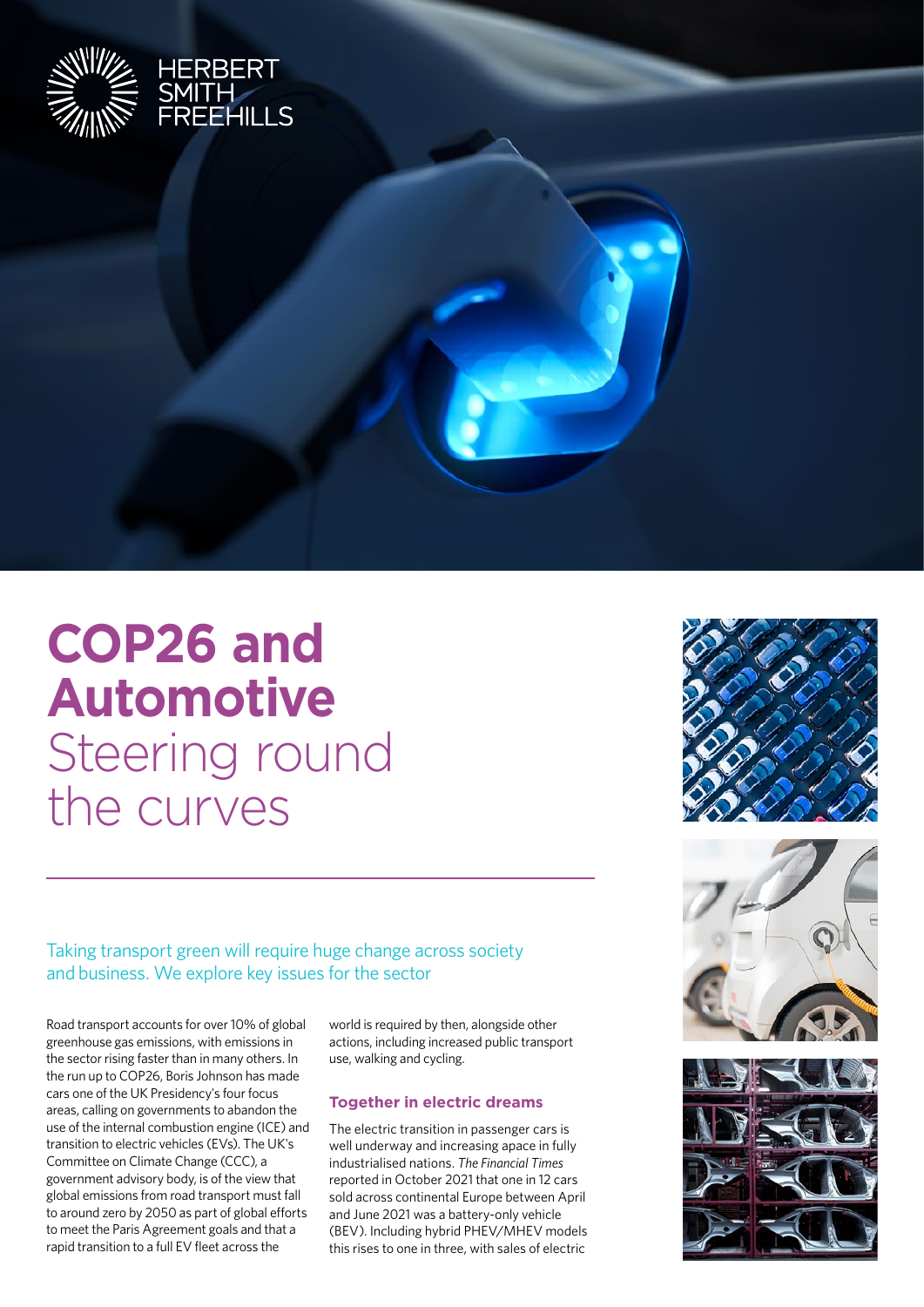#### **EV pricing**

Tailpipe emissions standards have been coupled in many countries with consumer incentives such as scrappage allowances for more heavily emitting older vehicles. In addition, incentive discounts and tax breaks (for example, no vehicle duty and reduced VAT/sales taxes and company car tax) have been granted to purchasers of new EVs.

OEMs have accordingly stepped up to offer a greater selection of EV models. However, the increased build costs of EVs and lack of (initial) scale have made the cost of EVs too high for many consumers. The price of EV batteries is one critical factor in this, as they can cost around one-third of the total sale price of the vehicle. Battery costs are, however, falling and that trend is predicted to continue. The International Council on Clean Transportation note that battery prices are key to unlocking more affordable EVs, the cost having fallen by nearly 90% over the decade 2010-2020. Price parity between the cost to buy BEVs and ICE models is predicted to be achieved in the next 4-8 years. Some of this will be achieved simply due to scale and high levels of investment and competition driving efficiencies, but some will come from improvements in technology, both in the traditional lithium-ion battery cell (including by swapping out some of the most expensive raw materials such as cobalt) and in potentially game-changing developments, such as a successful commercialisation of solid-state batteries. A key cautionary note is the commodity pricing of scarce key raw materials such as cobalt, nickel and manganese, as well as the likely increased costs of bulk transportation (as result of decarbonisation of the marine transport sector).

## **ICE bans**

A growing number of countries have gone a step further than tightening emissions standards and market incentives to ensure the phase out of new ICE cars and vans in the near term. Seventeen countries have announced 100% ZEV sales targets or the phase out of new ICE vehicles by 2050. Many of these include bans to come into force by 2040 or before. Amongst them Norway has set its target date for 2025. The UK began with 2035 but later brought this forward to 2030:

- **•**•Step 1 will see the phase-out for the sale of new petrol and diesel cars and vans in 2030; and
- In Step 2, the UK will require all new cars and vans to be fully zero emission at the tailpipe from 2035.

Between those dates, new cars and vans can be sold if they have the capability to drive a significant distance with zero emissions (for example, PHEVs or full hybrids), and what is 'significant' in that context this will be defined through government consultation.

There is a danger in thinking that having adopted a future ban, no more is required. However, it has been estimated that 2 billion ICE cars will continue to be placed on the global market before the bans take hold. The difference between building those 2 billion vehicles to current efficiency standards and building them to more stringent, but still technically and economically feasible standards, is estimated to be about 38 gigatons of carbon emitted into the atmosphere, roughly equivalent to an additional ten years of carbon emissions from the entire global transportation sector at 2050 levels. Hence, ICE fuel-efficiency standards (such as the proposed Euro 7 standard due to be introduced from 2025), continue to matter a great deal in the interim. Fuel efficiency standards reduce carbon emissions (and other polluting emissions such as nitrogen oxide), but also save consumers money at the pump. Perhaps more importantly, as the boundaries of technical improvements are reached, OEMs will no longer be able to manufacture and sell certain ICE or hybrid models economically, and therefore this will increasingly drive them to switch all product development to ZEVs well ahead of the target dates for the bans.

#### **The supporting policy environment**

To avoid a cliff edge when their ICE bans kick in, countries need to adopt complementary interim policies promoting ZEV sales ahead of the phase out date. Those policies include supporting a scale EV battery supply chain (currently lacking in the EU and UK) and the roll out of the necessary EV charging infrastructure, leading by example with public authority green procurement rules and to adopting wider transport plans such as low or ultra-low emission zones in urban areas, and requiring developers of new homes and workplaces to install EV charging points. In the [UK alone](https://hsfnotes.com/energy/2021/09/08/charging-forward-ofgems-drive-to-electrify-transport/), the Climate Change Committee has forecast that by 2035 about 370,000 public charge points will be needed, and UK electricity regulator Ofgem estimates that up to 19 million home charge points may be required.

## **It's not only about carbon**

For OEMs, contributing to the Paris Agreement

targets is not just about the reduction in tailpipe

emissions. It is also about them reducing carbon emissions generated in the vehicle manufacturing process (Scope 1) and carbon emissions within the extensive supply chain for materials and components. As with the general move towards the decarbonisation of other industries, so using renewable energy in the manufacturing processes, including, over time, green steel will also be important steps in the automotive sector. In terms of an OEM's wider sustainability (and ESG) performance, however, reducing its carbon footprint should, if possible, not lead to increasing other environmental or social impacts from its activities.

Potential dangers await OEMs' transitioning to BEVs. The rare earth metals required for battery production are found in only a few known locations and those, including the extraction of lithium from salt flats depend on potentially environmentally damaging mining, extraction and ore processing methods, as well as high energy (and freshwater) usage for processing, battery manufacture and transportation. There may also be social and human rights impacts.

There is increasing focus on pollution from rubber tyre manufacture and tyre-wear (ironically exacerbated in the generally heavier BEVs) and the use of plastics in vehicles. At the other end of the vehicle lifecycle, these raw materials need to be recovered and recycled to avoid patterns of wasteful consumption and avoid damage to the environment through poor disposal of contaminated parts and residues. EVs have a more materials-intensive portfolio than ICE vehicles and as of yet there is not a sufficiently efficient recycling and reuse process in place.

In other words, climate change is not the only environmental issue, and it is important to take a holistic approach.

## **The law of unintended consequences**

Poorly thought-through regulations increase the prospects of unintended consequences. This is what happened when in the late 1990s a focus on meeting the Kyoto Protocol targets led governments to promote diesel vehicles over petrol, since diesel engines have comparatively lower carbon emissions. However, diesel exhaust fumes, if not adequately controlled, contain higher particulate emissions and nitrogen oxides, which have been increasingly recognised as being harmful to public health. When it later emerged that some OEMs had been cheating the emissions tests by the use of defeat

cars in Europe expected to be total 1.17m in 2021. Critically, for many consumers who are able to buy a new vehicle, that purchase could well now be electric.

### **COP26 ambitions**

The UK Presidency's ambition for COP26 with regard to the automotive sector is:

- **•**•For governments to ensure that all new car and van sales are zero emission vehicles (ZEVs) by 2035 (in advanced markets) or 2040 (in all other markets), and to put in place policies to accelerate the uptake of zero emission cars, vans, buses and trucks;
- **•**•For OEMs to commit to selling only ZEVs by 2035 or earlier;
- **•**•For fleet-owning businesses to commit to achieving a fully zero emission fleet by 2030 or earlier and join the EV100 initiative; and
- **•**•For civil society to build support for all of the above measures.

A number of countries, plus industry representatives, are already working together on this path in the form of the Zero Emission Vehicle Transition Council (ZEVTC). The ZEVTC consists of ministers and representatives from California, Canada, Denmark, the European Commission, France, India, Germany, Italy, Japan, Mexico, Netherlands, Norway, Spain, South Korea, Sweden, the UK and the US, and first met in November 2020 with a shared objective to overcome strategic, political and technical barriers, accelerate the production of ZEVs, and increase economies of scale. This will involve boosting investment, bringing down costs (a critical element in delivering a fast ZEV transition) and increasing the uptake of ZEVs. Part of this involves considering opportunities for ensuring lifecycle sustainability of ZEVs and ensuring the necessary supporting infrastructure is in place such as EV charging points and hydrogen refuelling facilities. Together, council members cover more than 50% of the global car market.

The EV100 initiative referred to above is promoted by The Climate Group (a non-profit organization that works with business and government leaders around the world to address climate change), and aims for electric transport to become the 'new normal' by 2030. Its members commit by 2030 to:

- **•**•Electrify their directly controlled fleet;
- **•**•Place requirements for EVs in service contracts;
- **•**•Install EV charging at all premises to support staff to use EVs; and
- **•**•Install EV charging at all premises to support customers to use EVs.

Its members commit to report on their progress annually for the EV100 Progress and Insights Report.

There is no doubt that fleet owners and operators (particularly in the burgeoning last-mile delivery space) will be important drivers of the EV revolution, as they have the scale and capital to deploy such fleets quickly (and will benefit over time from lower running costs), and can navigate around some of the logistical issues (eg via self-owned/operated depot-based charging).

### **EV tipping point?**

The concept of a battery powered vehicle is itself not a recent phenomenon and EVs have been talked about as a serious solution to mitigate climate change for years. However, it is only recently that momentum has built to make the prospect of a complete transition from ICE to BEV seem a reality and many feel that we are not at or close to the tipping point for widespread EV adoption in mature economies.

The IEA Global Electric Vehicle Outlook provides a comprehensive review of EV trends and forecasts. Its 2021 edition shows that EVs have experienced massive sales growth around the world over the past decade. More than 10 million electric cars were on the world's roads in 2020, with BEVs driving the expansion. This was a 43% increase over 2019, and EVs represented 1% of all car stock. EV new car registrations increased in major markets in 2020 despite the Covid-19 pandemic. 2020 was a record year, with Europe – accounting for two-thirds of registrations (1.4 million) and two-thirds of the global car stock – overtaking China, which had 1.2 million registrations in 2020 and a fleet of around 4.5 million electric cars (the world's largest). By contrast, Europe has 3.2 million. The United States registered 295,000 new EVs in 2020, but the initial steps taken by the new Biden administration, including setting a goal for 50% of all new passenger vehicles to be EVs by 2030 (latched on to by the US OEM majors such as GM and Ford) look set to see the US EV transition build momentum.

For buses, recent estimates showed there to be almost 425,000 electric buses currently on the road, with some estimating that by 2050 they will form four-fifths of the global bus stock. Public EV buses have tended to benefit

from significant governmental support, including under the EU CEF Transport Blending Facility programme.

#### **Fuel efficiency and tailpipe emissions standards**

The take off in popularity of EVs has been driven by fuel efficiency regulations (such as Euro 6d-ISC-FCM), especially those which impose hefty fines on emissions exceeding a certain amount per unit of distance travelled or distance achievable per unit of fuel. The EU introduced tailpipe emissions standards in 2009 to much consternation from European OEMs at the time, principally due to the potential for very large fines for failure to comply. The regulations gave OEMs time to adapt their plans for future models and also allowed them to combine the emissions of the various models in their range to produce a fleet wide average, and even to pool emissions with other OEMs. For example, to date Tesla has received millions of euros for offsetting other OEMs' ICE emissions footprints. This softened the blow for most, but was difficult for OEMs specialising in larger vehicles such as 4x4s, who had to invest heavily in the R&D necessary to lighten powertrains or make other technological innovations in order to improve fuel efficiency.

By 2019, mandatory fuel efficiency or tailpipe emissions reduction standards existed in 10 jurisdictions comprising 80% of the global market for passenger vehicle sales: China, India, Mexico, Brazil, EU, Canada, US, S Korea, Japan and Saudi Arabia.

In April 2019, the EU approved new CO2 emissions standards, defined as a percentage reduction from 2021 starting points:

- **•**•Cars: 15% reduction from 2025 onwards and 37.5% reduction from 2030 onwards; and
- **•**•Vans: 15% reduction from 2025 onwards and 31% reduction from 2030 onwards.

Also in 2019, the EU introduced a CO2 emissions performance standard for heavy-duty vehicles which apply to large trucks (which are responsible for 65-70% of the CO2 emissions from heavy-duty road transport in the EU).

Fast forwarding to 2021, the EU's "Fit for 55" package includes revising the CO2 emission performance standards for new passenger cars and vans to introduce new, more ambitious targets from 2030 onwards.